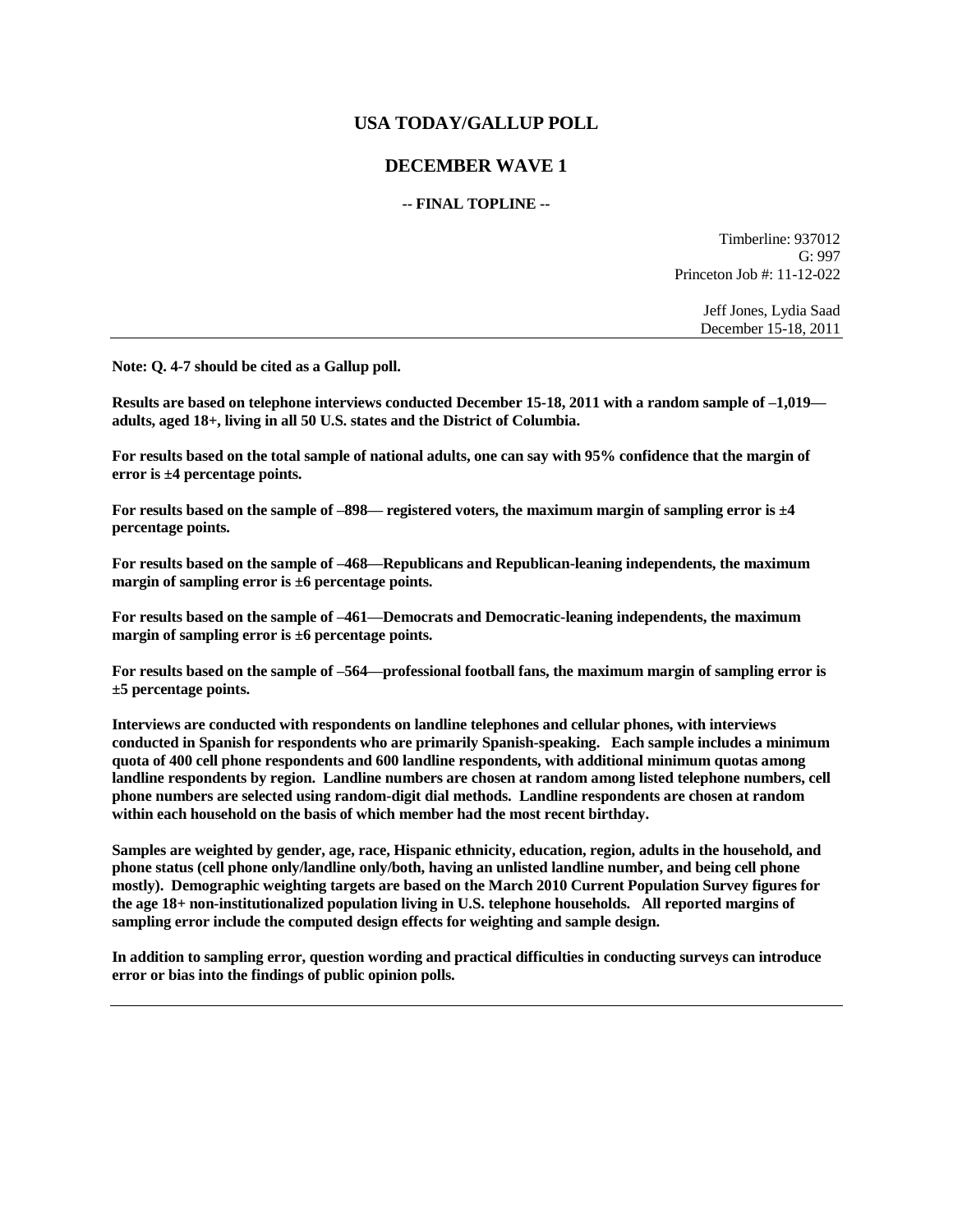8. Next we have some questions about the 2012 presidential campaign. Please try to answer each question based on what you may have heard or read so far about the campaign and the candidates from the Democratic and Republican parties. [RANDOM ORDER]

#### **A. Does it make a real difference to you who is elected president, or not?**

| No | No opinion     |
|----|----------------|
| 20 |                |
| 12 |                |
| 10 | *              |
| 35 | 5              |
| 37 | 9              |
| 40 | 3              |
| 22 | 2              |
| 30 | $\overline{4}$ |
| 43 | $\overline{4}$ |
| 42 | 5              |
| 30 | 10             |
|    |                |

### **B. Is there any candidate running who you think would make a good president, or not?**

|                | Yes | No | No opinion     |
|----------------|-----|----|----------------|
| 2011 Dec 15-18 | 48  | 46 | 6              |
| 2008 Jan 10-13 | 84  | 11 | 5              |
| 2007 Dec 14-16 | 83  | 14 | $\overline{4}$ |
| 2000 Mar 10-12 | 71  | 24 | 5              |
| 2000 Jan 7-10  | 75  | 16 | 9              |
| 1996 May 9-12  | 57  | 39 | $\overline{4}$ |
| 1992 Oct 23-25 | 68  | 26 | 6              |
| 1992 Sep 11-15 | 61  | 32 | 7              |
| 1992 Apr 20-22 | 47  | 44 | 9              |
| 1992 Jan 6-9   | 40  | 41 | 19             |

#### **C. Does the way the presidential campaign is being conducted make you feel as though the election process is working as it should, or not?**

|                | Yes | No | No opinion |
|----------------|-----|----|------------|
| 2011 Dec 15-18 | 39  | 58 | 3          |
| 2008 Jan 10-13 | 67  | 30 | 3          |
| 2007 Dec 14-16 | 47  | 49 | 3          |
| 2000 Mar 10-12 | 53  | 43 | 4          |
| 2000 Jan 7-10  | 57  | 37 | 6          |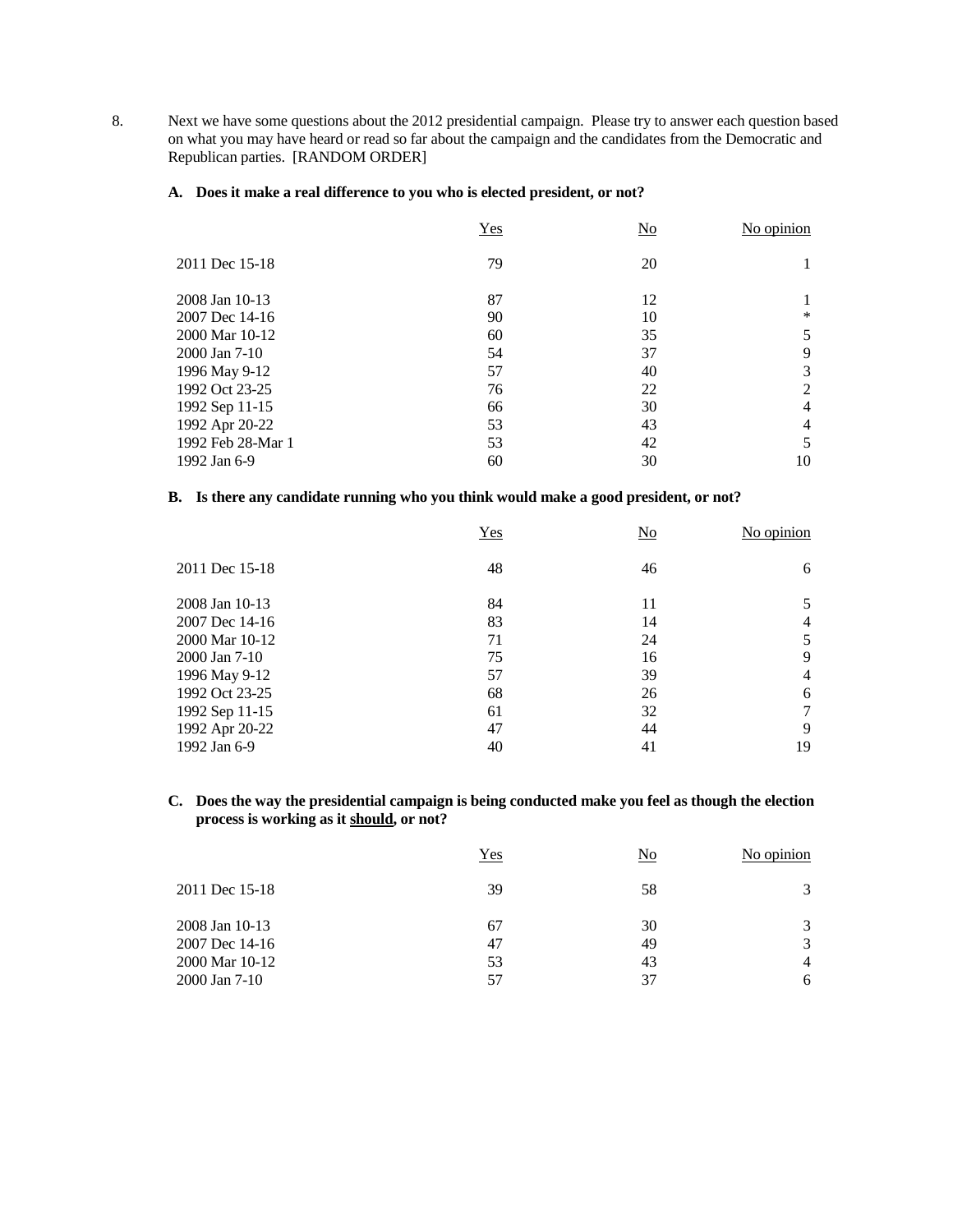## **Q.8 CONTINUED**

**D. Are the presidential candidates talking about issues you really care about, or not?**

|                   | Yes | No | No opinion     |
|-------------------|-----|----|----------------|
| 2011 Dec 15-18    | 57  | 38 | 4              |
| 2008 Jan 10-13    | 72  | 24 | 4              |
| 2000 Oct 13-15 ^  | 77  | 20 | 3              |
| 2000 Mar 10-12    | 60  | 35 | 5              |
| 2000 Jan 7-10     | 54  | 37 | 9              |
| 1996 May 9-12     | 57  | 40 | 3              |
| 1992 Oct 23-25    | 76  | 22 | 2              |
| 1992 Sep 11-15    | 66  | 30 | $\overline{4}$ |
| 1992 Apr 20-22    | 53  | 43 | $\overline{4}$ |
| 1992 Feb 28-Mar 1 | 53  | 42 | 5              |
| 1992 Jan 6-9      | 60  | 30 | 10             |

^ Based on registered voters.

**E. Do you feel that any of the presidential candidates have come up with good ideas for solving the country's problems, or not?**

|                | Yes | $\overline{\text{No}}$ | No opinion |
|----------------|-----|------------------------|------------|
| 2011 Dec 15-18 | 42  | 54                     |            |
| 2008 Jan 10-13 | 58  | 36                     | 6          |
| 1996 May 9-12  | 44  | 52                     | 4          |
| 1992 Oct 23-25 | 65  | 30                     |            |
| 1992 Sep 11-15 | 50  | 44                     | 6          |
| 1992 Apr 20-22 | 35  | 58                     |            |
| 1992 Mar 20-22 | 32  | 57                     | 11         |
| 1992 Jan 6-9   | 29  | 61                     | 10         |

 1992-2008 wording: Next we have some questions about the 2008 presidential campaign. Please try to answer each question based on what you may have heard or read so far about the campaign and the candidates.